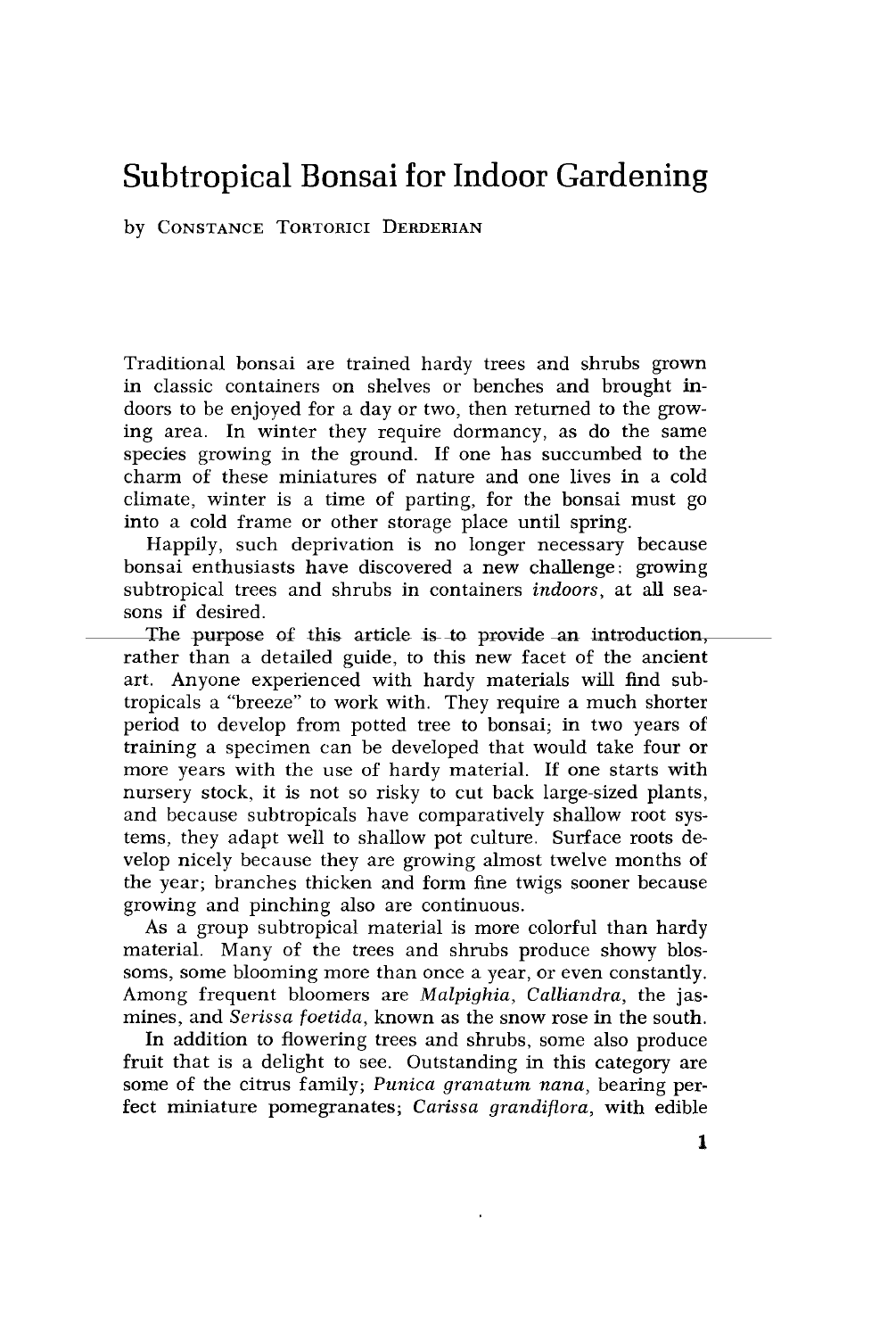

Malpighia punicifolia nursery stock planted over the rock to show natural root growth. Photo. P Chvany.

fruits preceded by very fragrant blossoms; Séverinia buxifolia, which develops interesting black fruits; and Triphasia triphylla, offering scented white flowers followed by tiny, lime-shaped fruits.

Bark and leaf forms also are appealing in color and variety. Bark color ranges from almost white to almost black; texture can be spongy to "hard as nails." In appearance bark can have a matte finish or a high shine, and its character is evident as soon as one year of growth in a seedling.

Melaleuca quinquenervia, cork tree or punk tree, has a bark so spongy that a flying golf ball will penetrate it an inch or more. The bark is matte creamy-beige and shaggy in appear ance. Bright red-brown, shiny, and peeling a little in a very thin layer is the bark of the gumbo limbo, (Bursera simaruba); that of the Malpighia coccigera is the more familiar dark brown,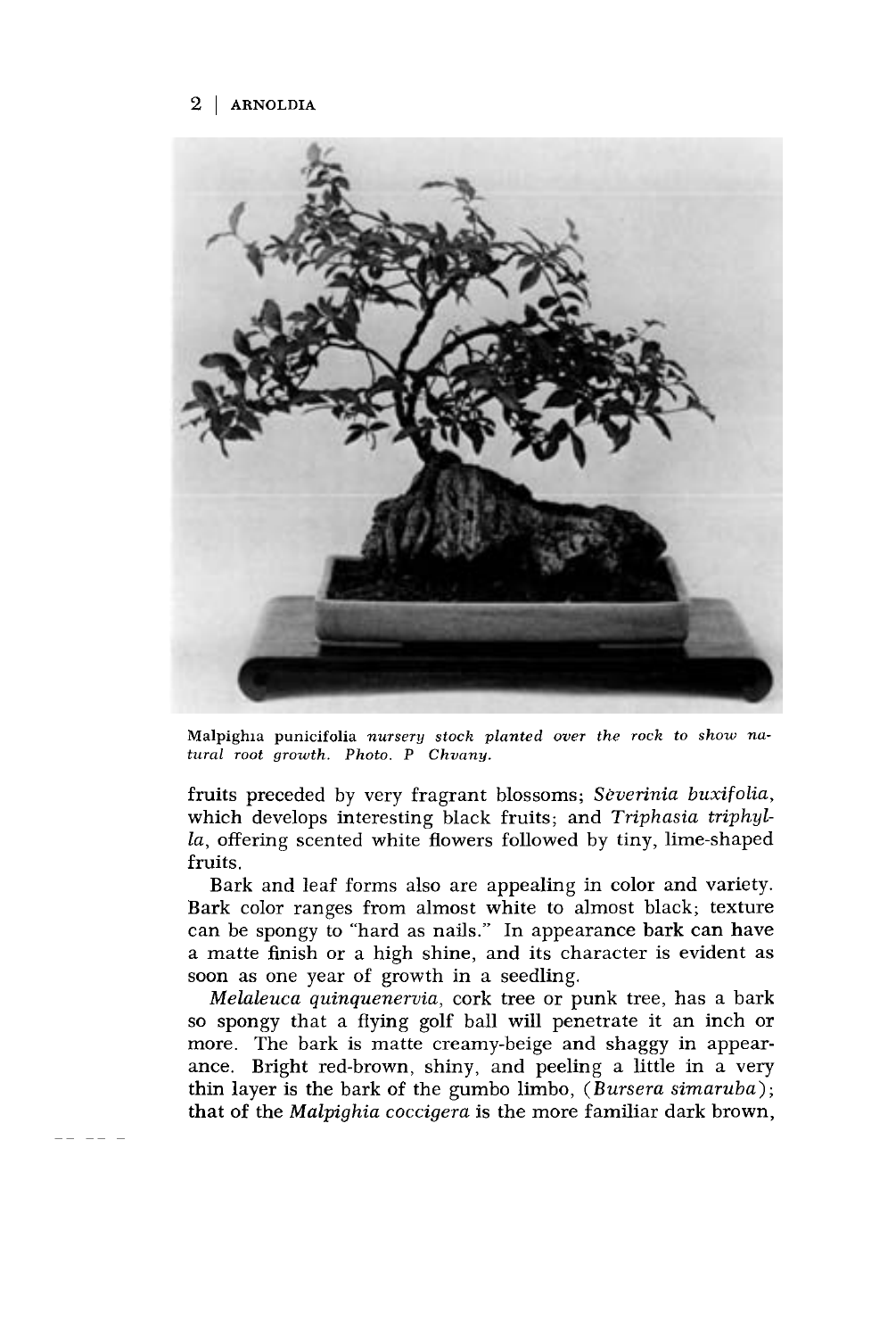Subtropical Bonsai for Indoor Gardening | 3



Above: Bark, blossom, and leaves of Malpighia coccigera. Right: Bark of Myrciaria cauliflora. Photos: P. Chvany.

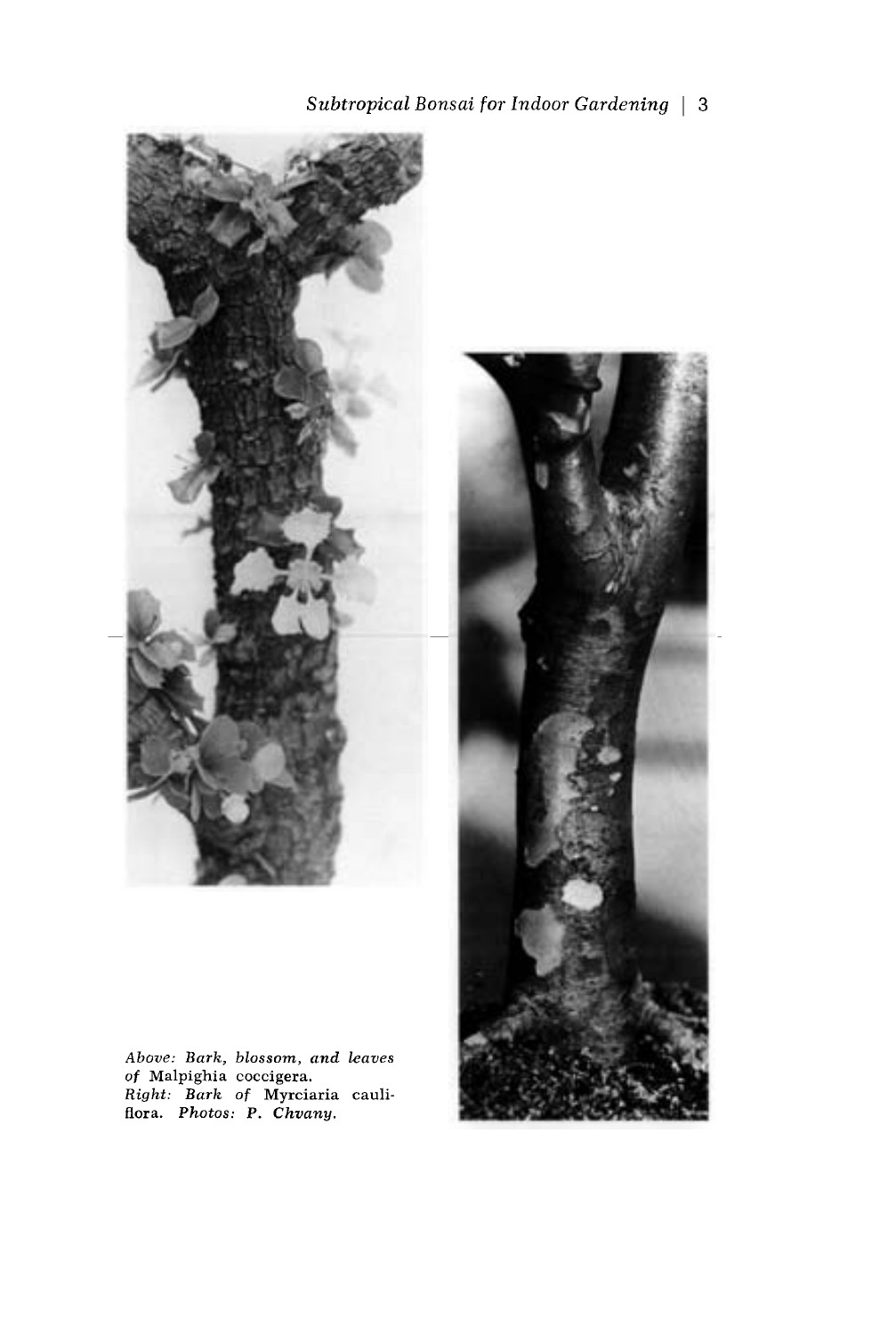L



Punica granatum nana fruit. Photo: P. Chvany.

 $\overline{a}$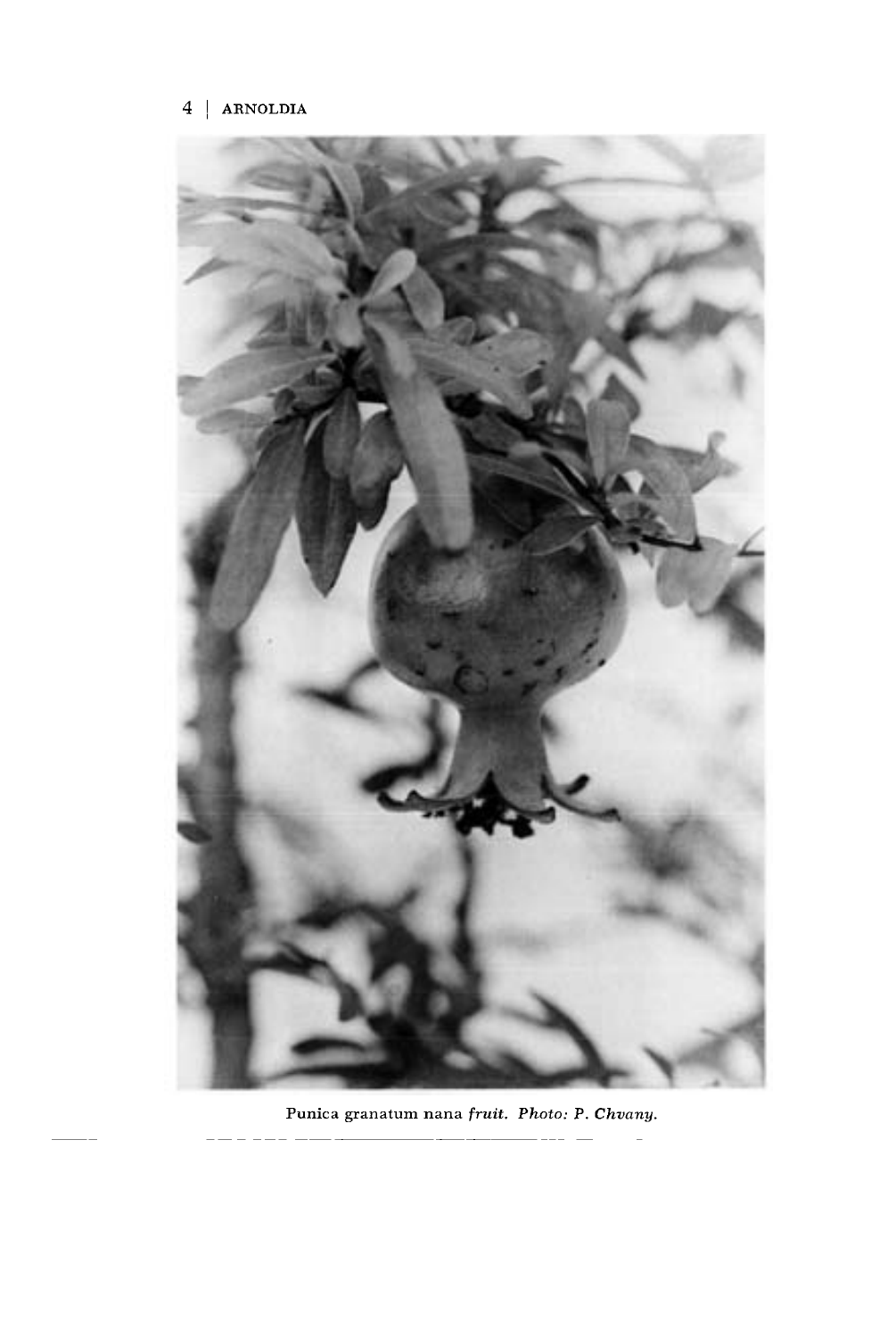

Malpighia coccigera  $-8$  inches tall, grown as a bonsai for fifteen years. Branch on right nllowed to grow out of proportion to thicken as it replaces original one that was broken accidentally. Photo: P. Chvany.

and lightly furrowed like our hardy trees. Malpighia punicifolia has tiny white, birchlike horizontal markings that are interesting in a group planting. Little known because it is on the list of protected trees is holywood or lignum-vitae (Guaiacum), with bark that is almost white and rough in texture. The wood is so hard that it will sink in water. A tree with mottled bark is jaboticaba (Myrciaria cauliflora). Whereas the bark on a fouryear-old Stewartia shows no variation of color, a four-year-old jaboticaba shows all the colors of an adult tree.

Some subtropicals have foliage as interesting as flowers. First among these is the Malpighia coccigera or Singapore holly which bears at the same time spiny, holly-shaped leaves and smooth-edged oval ones, both very shiny deep green. Breynia distica, called Jacob's coat, has leaves of many colors; they are mottled in shades of red, white and green. The leaf of Hibiscus rosa-sinensis 'Snow Queen' is light gray-green in the center with a white border tinged all around with pink. Serissa foetida variegata has tiny creamy-white rimmed, dark green leaves. From a distance it looks as if it were in bloom.

Pithecellobium brevifolium, commonly called ebony, has a light green compound leaf with leaflets so small that the tree has a feathery, fernlike appearance. Acacia baileyana has a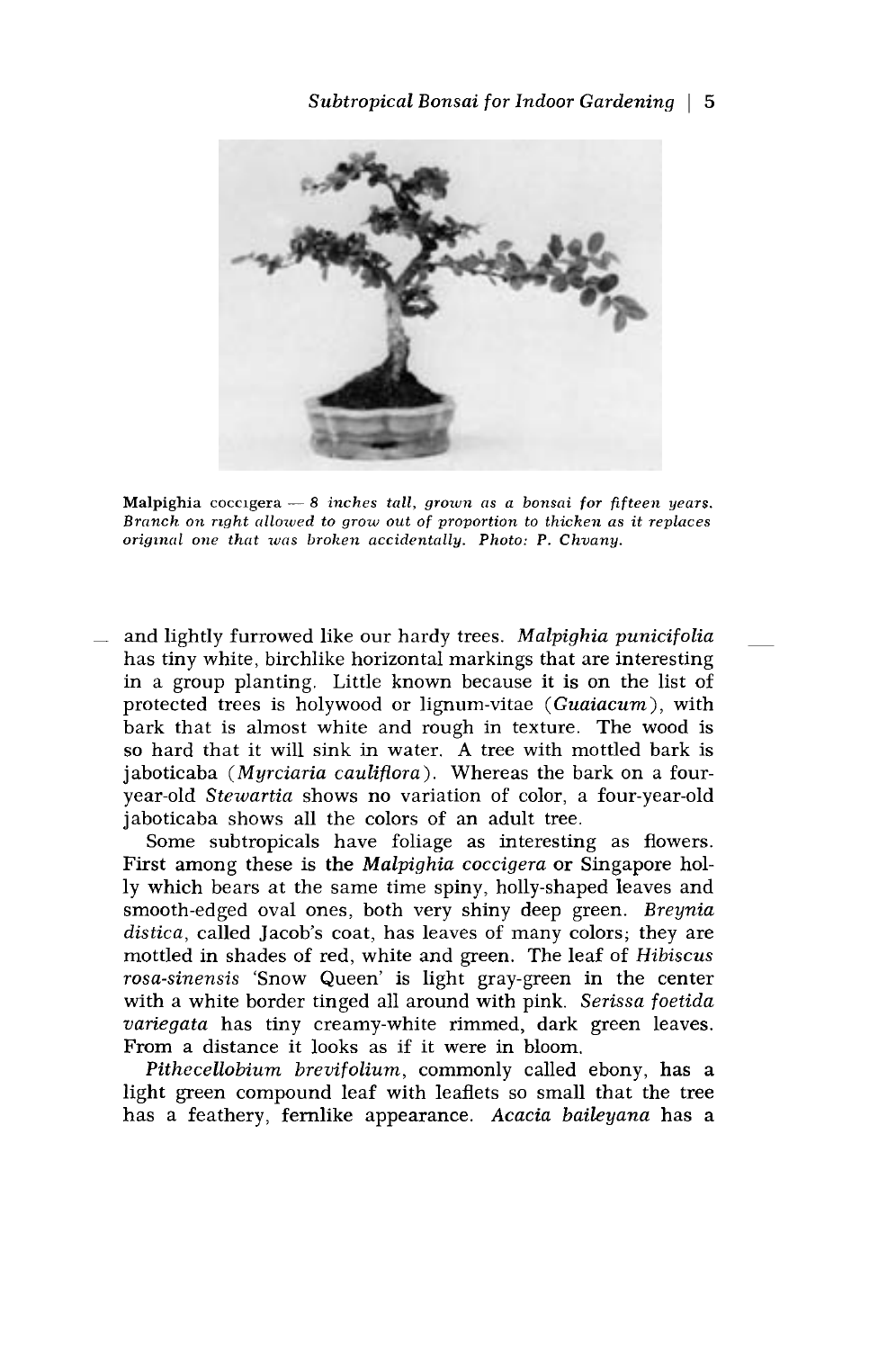

Bucida spinosa  $-20$  inches tall, 30 inches wide. Collected specimen grown in container for five years. Photo: P. Chvany.

similar leaf but it is bluish-green and silvery underneath. The foliage of Sparmannia, African hemp, is shaped like a maple leaf, but is fuzzy and yellow-green. Even some of the very large-leaved trees like Grevillea and Jacaranda can make acceptable bonsai because the leaves are deeply cut and light in feeling.

The same general rules for selecting hardy bonsai materials apply to the subtropicals. Choose plants with small leaves and short internodes. If possible, avoid grafted material because it usually has ugly swellings on the trunk. In the south one often finds nursery stock has been grafted on nematode resistant roots. For example, Gardenia radicans is grafted on Gardenia jasminoides stock; Gardenia radicans is very desirable for bonsai because it has small leaves and small flowers. If there is no choice and the graft is well done or can be concealed neatly, the design of the bonsai may not be ruined.

Since subtropicals are in bloom frequently, choose plants with small flowers so that the proportions of the bonsai will not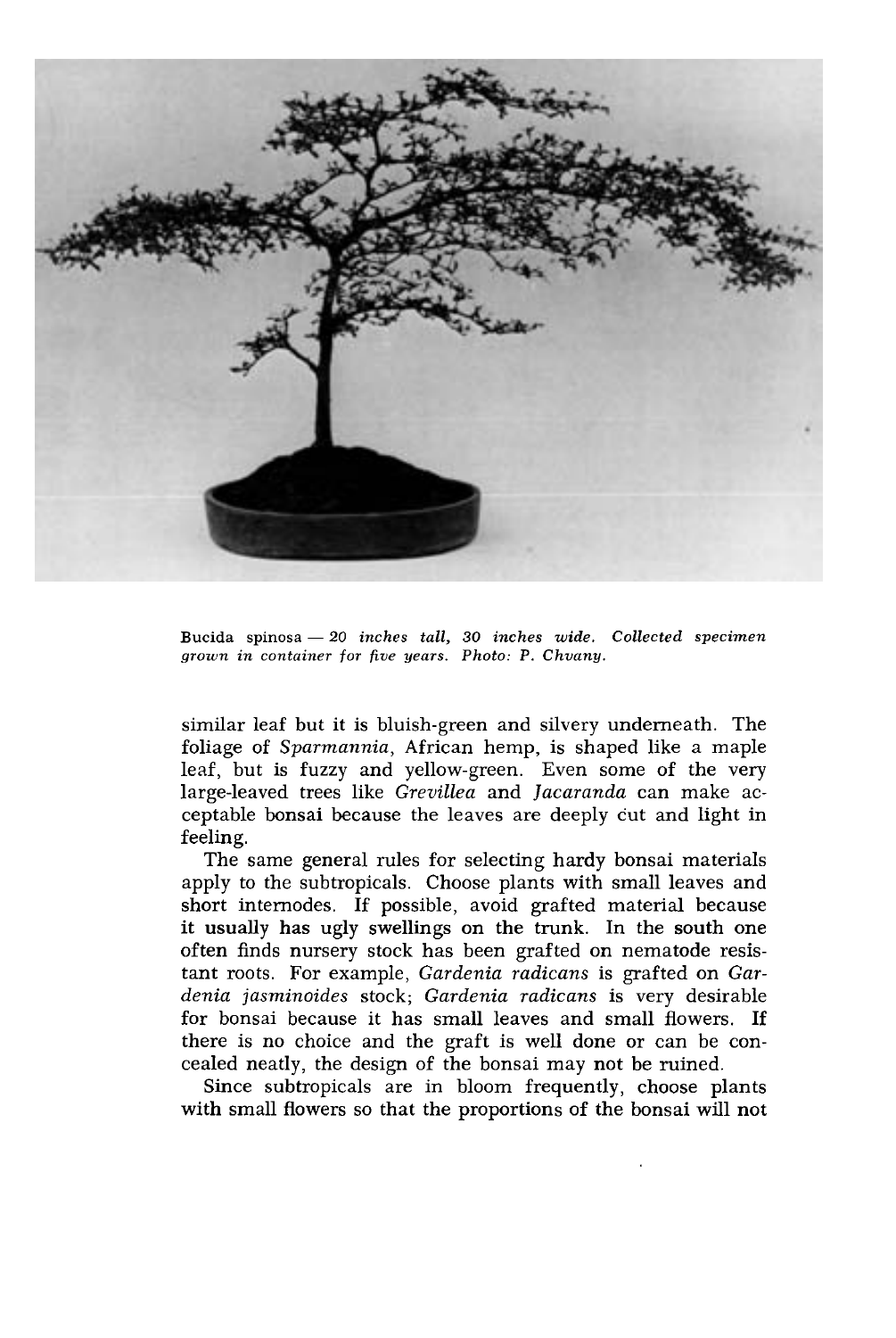be destroyed. Hardy material blooms for such a short period that this selectivity is not always a requirement.

As with all the rules in bonsai, there are exceptions. Plants with compound leaves usually are avoided in hardy bonsai; in subtropical material there are too many to pass over. Therefore, one should simply choose the smallest leaved plants and work with them to see if bonsai techniques will reduce the leaf sufficiently to keep the overall tree in proportion. Pithecellobium and Acacia, for example, work well for small bonsai. Grevillea and Jacaranda would have to be large bonsai; be sure you have room for them.

The greatest satisfaction comes from hunting subtropical bonsai material in the wild, which is considerably easier than hunting for hardy trees. The ground is never hard (except when the digging is in coral rock), and the weather is warm.

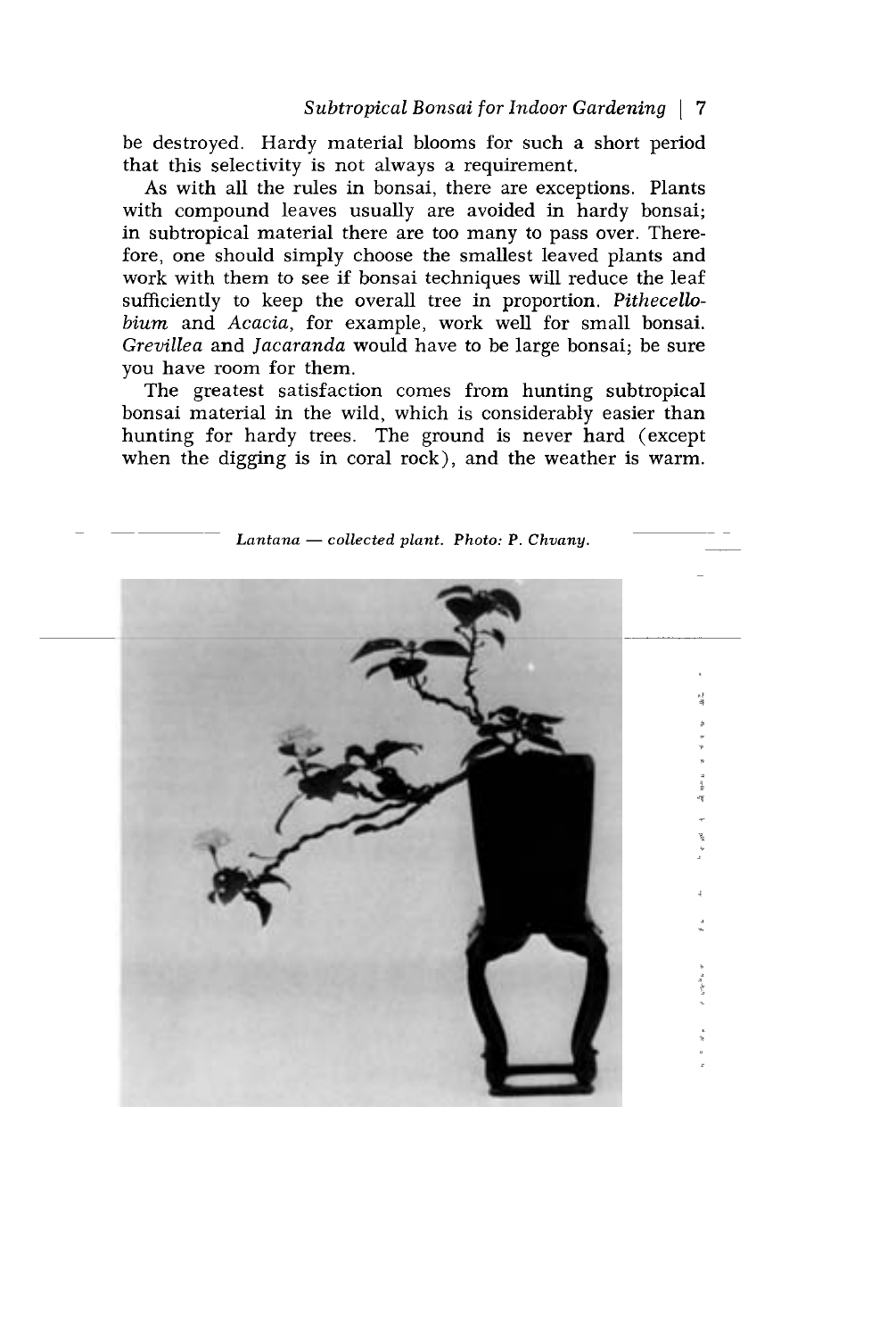

Calliandra haematocephala nana  $-$  nursery stock planted in cascade style and overpotted to allow growth to thicken trunk and branches. In the meanwhile the composition is pleasing; note blossoms. In this container four months. Photo: P. Chvany.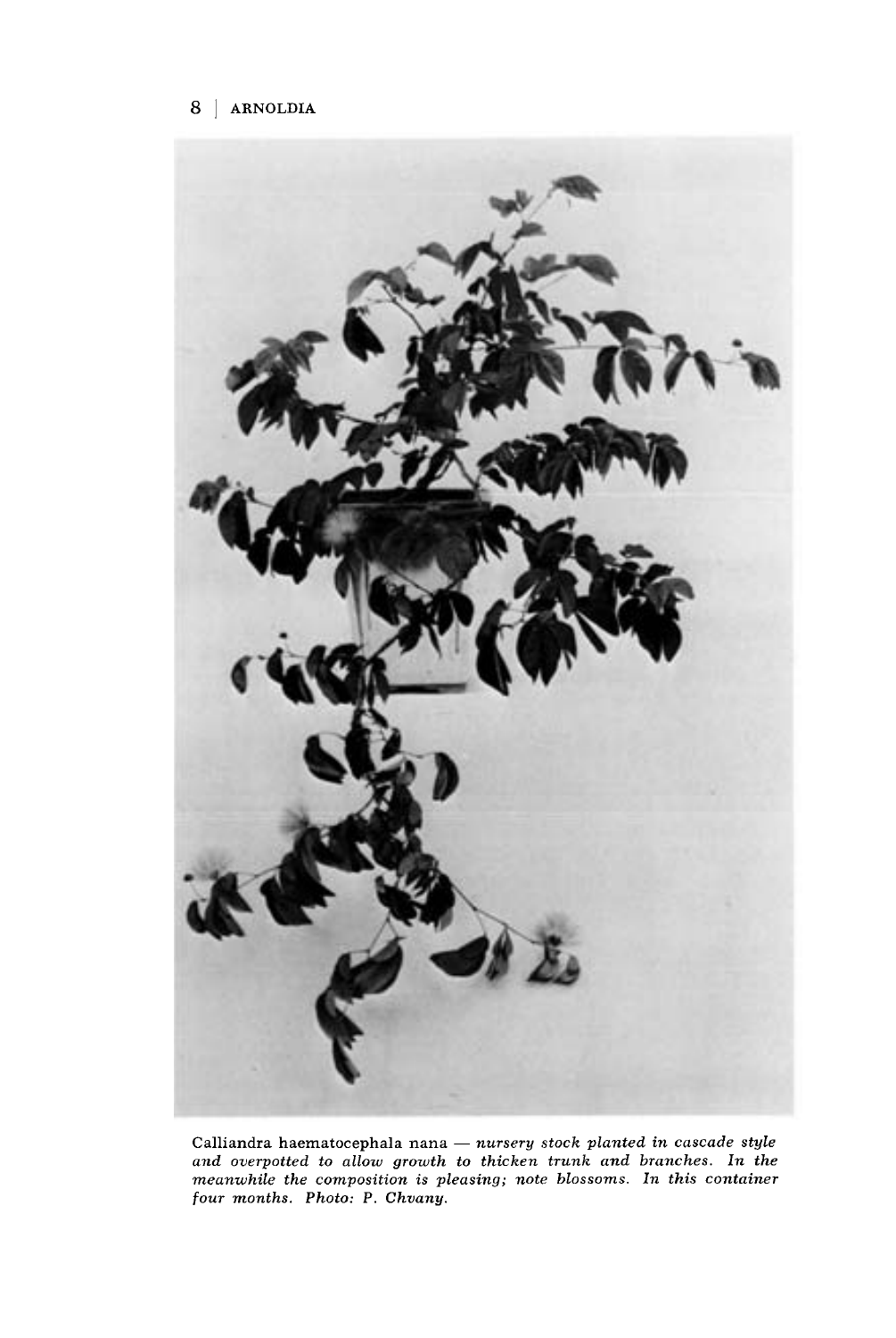

Trachelospermum - 12 inches overall; grown seven years as a bonsai; blooms well. Photo: P. Chvany.

Carissa grandiflora from a cutting. Grown as a mame over ten years. Has never fruited or flowered although its parent did. Foliage is one-fifth normal size. Height is 8 inches. Photo: P. Chvany.

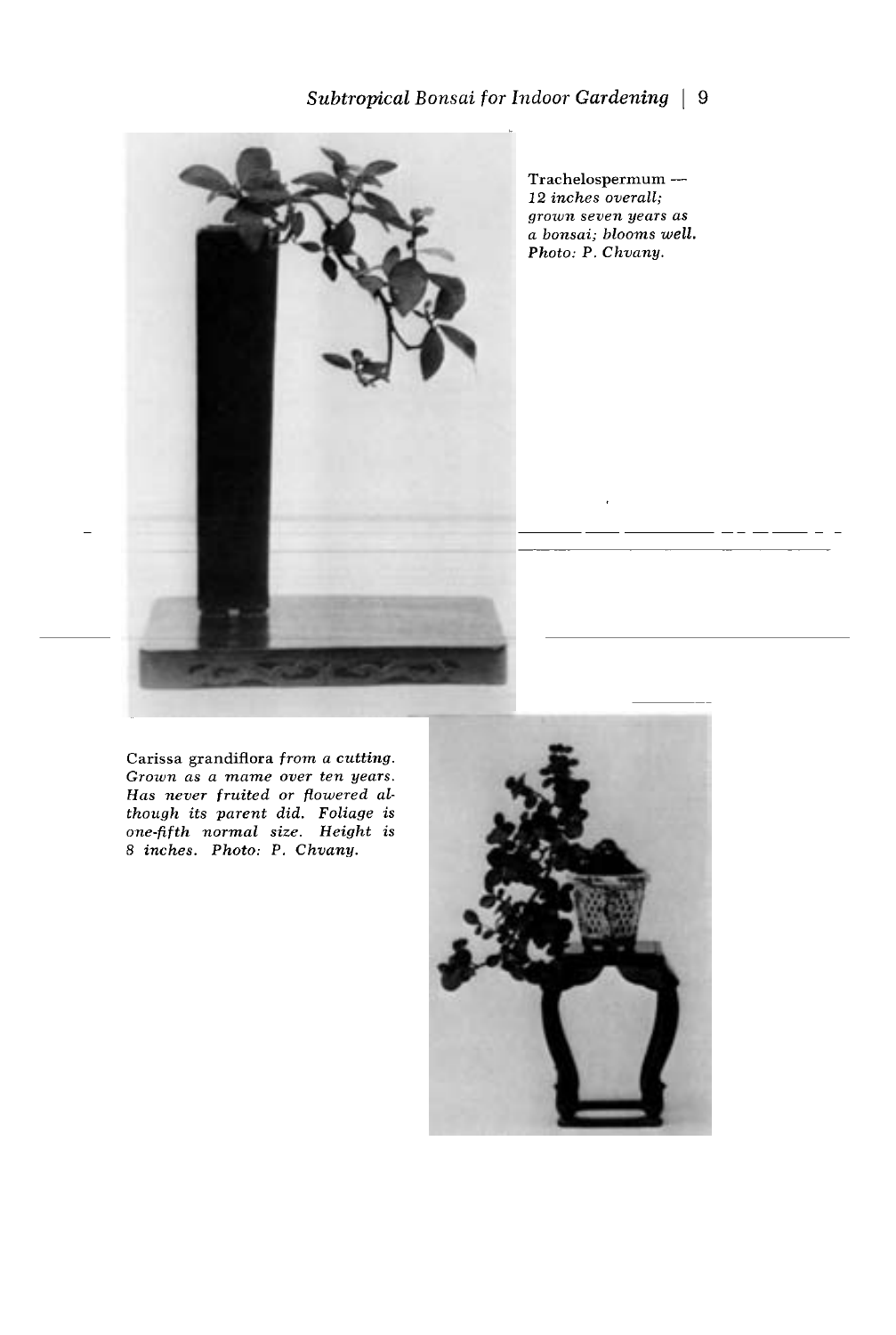Learn the optimum time for collecting the material desired as well as what equipment will be needed. Keep the collected trees very moist until well-established to insure success. One should not bring material from the southern states to the north unless it has been inspected and approved by the U.S.D.A., by the way.

In the northeast, subtropical material is not so readily available, but prowling the nurseries and flower shops is half the fun for bonsai enthusiasts. With the increased interest in indoor gardening under lights, the variety in the commercial establishments is growing, and a wider selection is appearing.

There are a few plants that are especially amateur-resistant and therefore satisfactory as a beginner's bonsai. Calliandra, powder puff plant, has red feathery blossoms shaped like a semihemisphere. They burst forth from a bud shaped like a red raspberry, and the leaf is compound. The plant responds well to top and root pruning and will blossom sporadically all winter  $-$  the number of blossoms depending upon the amount of light. In a north window with no sun there will be one to six or more at a time; in an east or south window the bonsai will be covered with blooms.

Exotic, modem in appearance, and altogether appealing is the sea grape, (Coccoloba uvifera). It is grown for its leaves, which are reddish in color when they first come out, later turning a deep green and then bright red and yellow before they drop. In the south the first crop of leaves is cut off to cause the second to be smaller; in New England the normal light in winter is weak and short in duration so that the leaves grow small and in good proportion. The sea grape is tolerant of poor light and dry soil.

The genus Ficus provides a whole range of rugged bonsai for beginners. The plants are fast growers and soon produce the effect of a mature tree. They are also tolerant of poor soil, poor light, and poor humidity.

Again, Malpighia must be mentioned  $-$  both M. coccigera and M. punicifolia, the latter having a perseverance that is a comfort to the novice. Even when a specimen has been defoliated due to desiccation, placement in the shade and care-<br>ful watering will induce new growth.

Nicodemia diversifolia with its oak-shaped leaves is easy to grow, but attention to its shaping must be given.

When explaining that bonsai are made from trees and shrubs<br>one should also mention vines, for they, too, are woodystemmed plants. Although many subtropical vines have blos-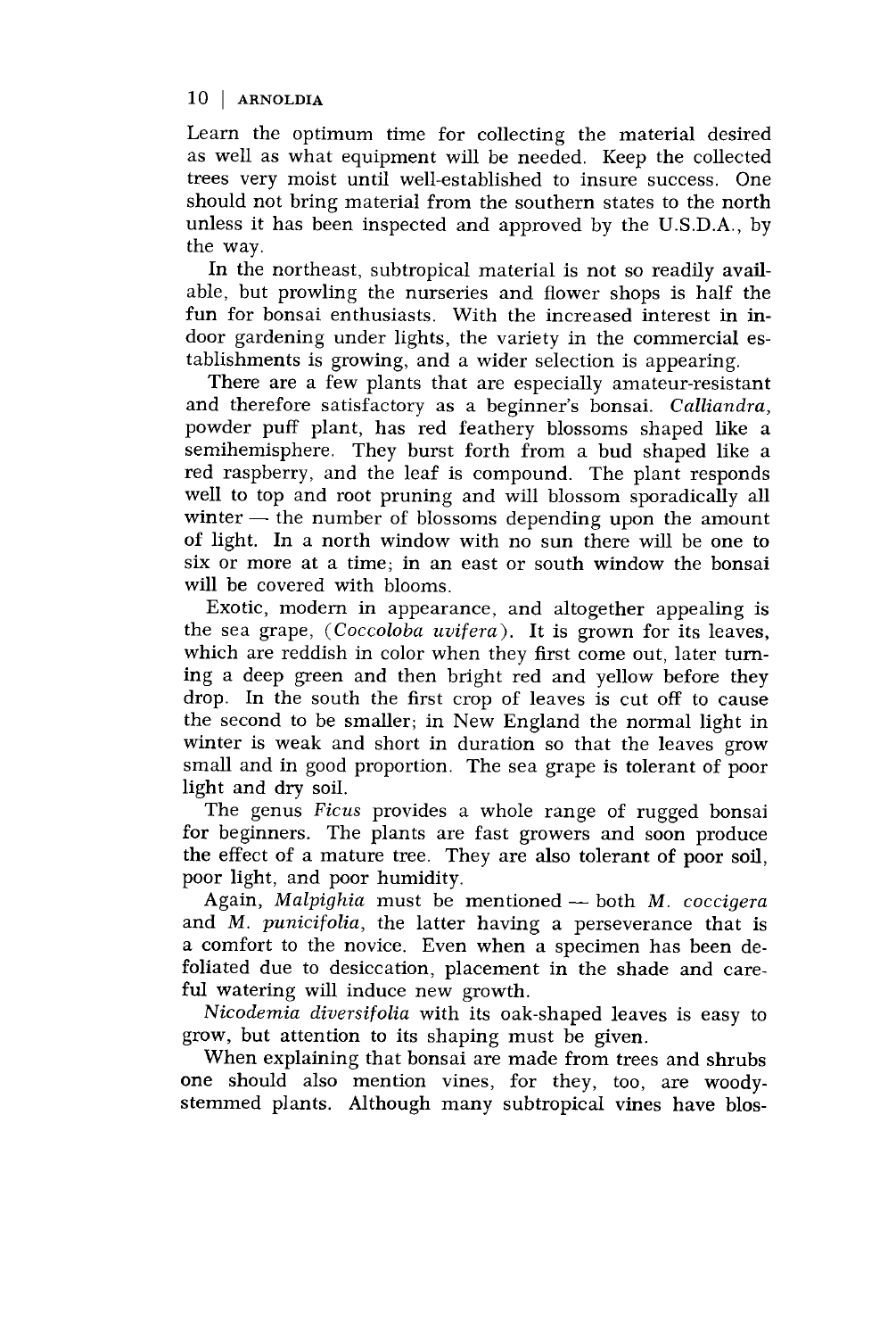

Cuphea hyssopifolia  $-$  from a cutting planted in this container five years. Shown life-size. Photo. P. Chvany.

soms that are too large for bonsai (blossoms and fruit do not reduce in size even though the leaves do), there are many desirable materials from which interesting specimens can be made.

Among these are Trachelospermum (confederate jasmine) and Clerodendron, which have attractive growth patterns, foliage, and flowers; Hedera helix and Ficus repens, which make handsome mame (mah-may) bonsai — miniature trees not more than six inches overall. Trachelospermum grows slowly and has fragrant blooms occasionally; should its shape be neglected, it responds to a few snips or a severe pruning. Hedera helix has one major problem: the initial pruning. Once a plant is found with a sufficiently large trunk, it is very difficult to cut away the luxuriant long growth that such a specimen would have!

Spectacular in bloom is bougainvillea. It does require attention to its needs, however, and must be warm and dry to produce flowers.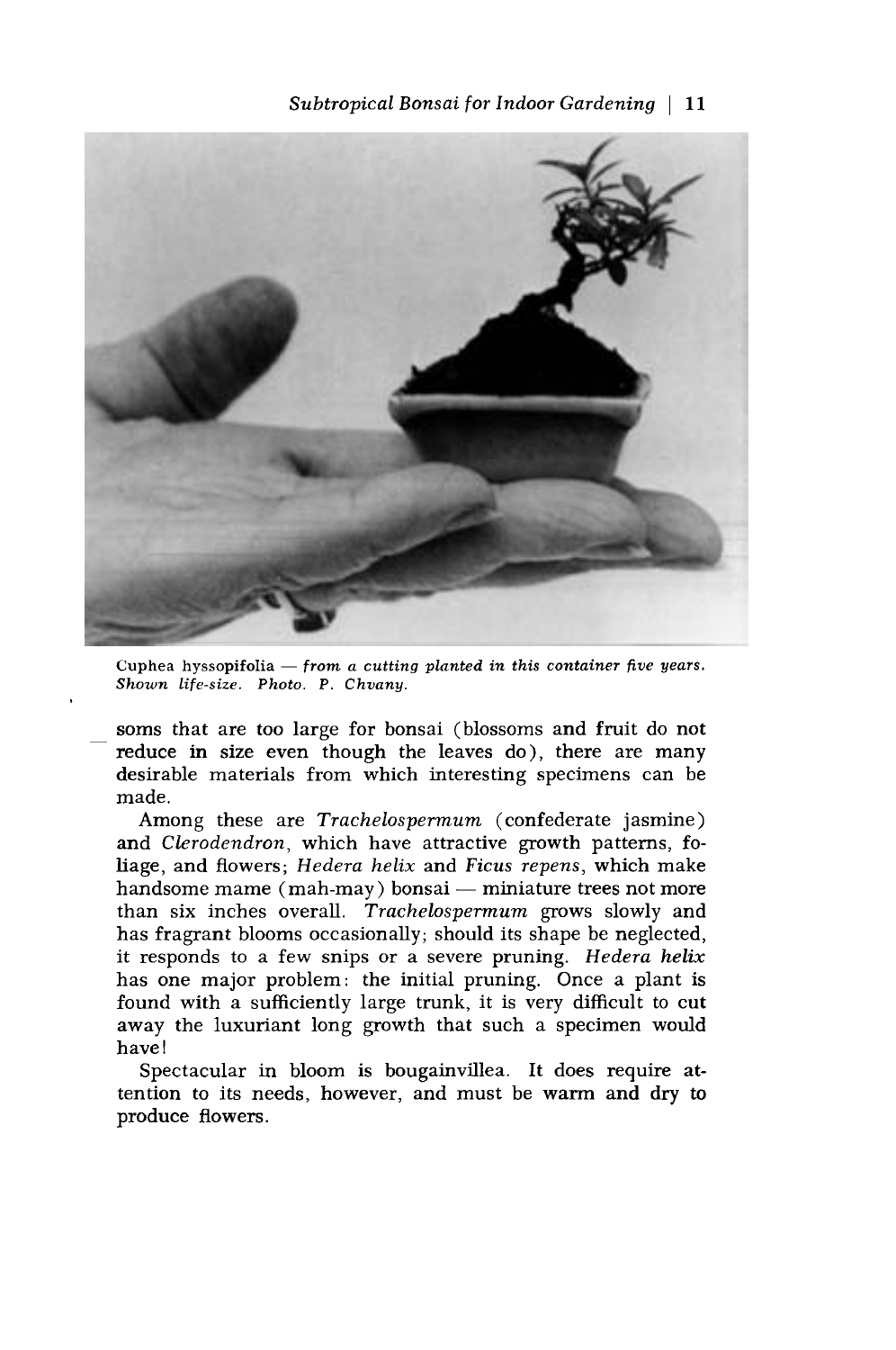In designing bonsai the ideal is to represent nature in miniature. Neither grotesque forms nor unnatural designs are acceptable to modern bonsai enthusiasts. (In ancient times creators of bonsai exaggerated the twisted trunks beyond those found in nature, and the practice was encouraged by the approval of a royal personage upon a visit to a nursery.) But styling a bonsai to the same form found in nature is not always practical. Formal upright style is represented by the araucarias which, although good house plants, are difficult to reproduce in miniature. Taxodium distichum will make a magnificent formal upright bonsai, but it requires a cooler winter than summer even though indoors. To have a bonsai of this design one may substitute compatible material that is easier to shape, such as Eugenia myrtifolia, Ficus neriifolia regularis, or Ulmus parvifolia.

Informal upright and slanting styles are most often seen in nature and are the easiest to duplicate as bonsai. Under slanting style is windswept style and one can have fun with it in deciding "how the wind is blowing" and which way the tree will lean. If the "wind" gets out of hand the result may be a semicascade style. Cascade style trees do not grow in nature in the south. The closest to cascade would be a vine that has traveled as far upward as it can and then begins to grow downward. Plants other than vines that lend themselves to cascade styles are Calliandra, Carissa, Gardenia, Lantana, Serissa, and juniper.

Driftwood style is found mostly along the shores where trees have survived the struggle against storms; inland, with few exceptions, they decay and soon disappear if damaged. Conocarpus erectus, Jacquinia keyensis and Taxodium distichum are good subjects for this style, for the wood is slow to deteriorate and "silvers" nicely.

Spring is always the best time to pot up hardy bonsai. Subtropicals (with exceptions) can be started successfully through out the year at the grower's convenience. Naturally, heavy pruning of the top must be done when the roots are severely cut back; after that, light pruning and pinching of branches and twigs can take place at any time, as can wiring. (It may be prudent to paper-tape the wire, for many subtropical plants have tender bark.) Established subtropical bonsai have two periods of strong growth: spring and fall. Reshaping and heavy top pruning should be done before these periods.

Style dictates the shape and depth of the container used. Shallow round, oval, or rectangular trays are most appropriate since they are complementary to the informal upright and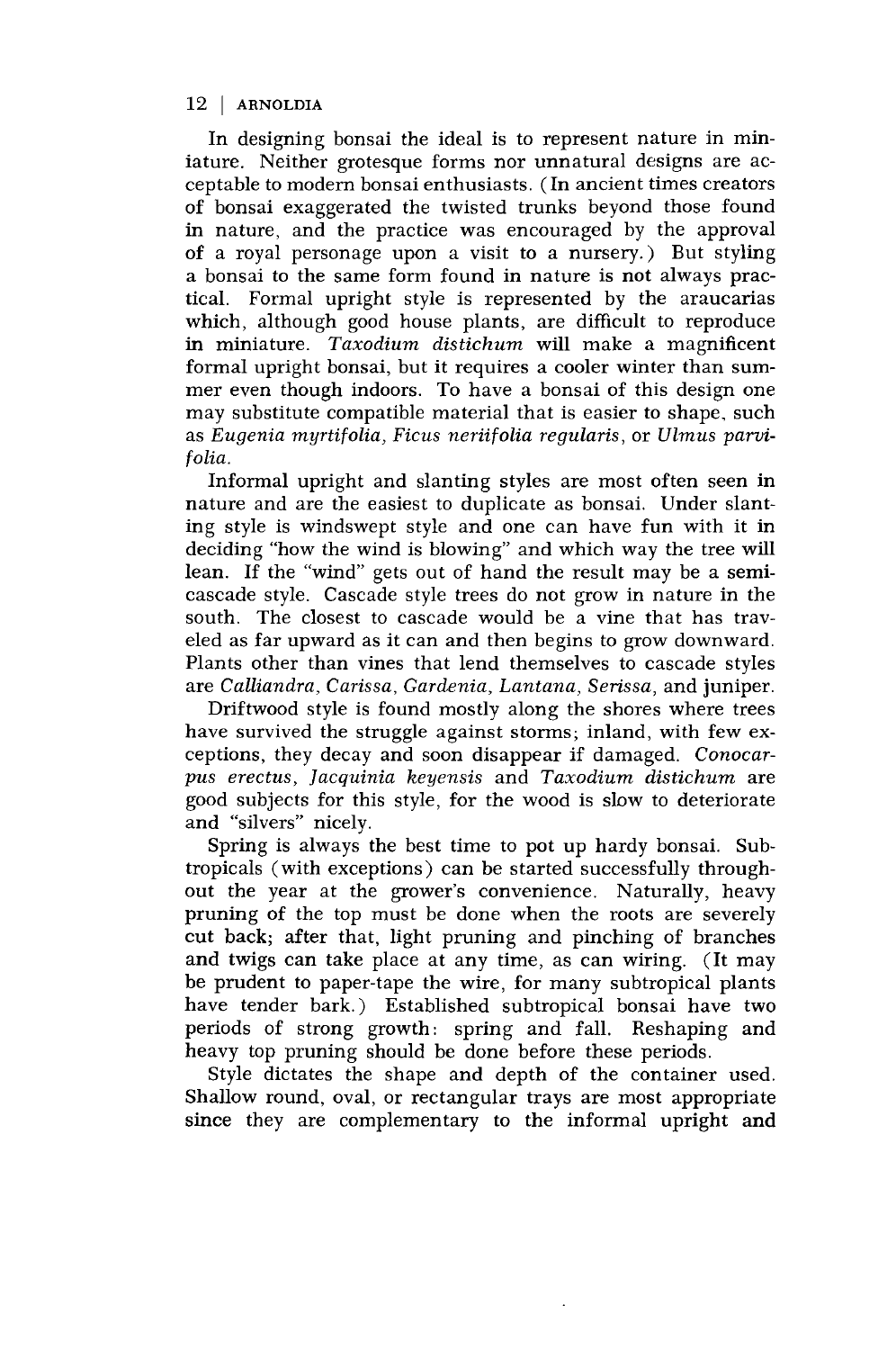slanting styles of subtropicals. Cascade and semicascade styles, of course, require a deep container for balance.

Even though the tray is shallow, a free-draining soil is very important. Subtropical bonsai, with rare exceptions, prefer a light humus and sand-soil mixture slightly acid to neutral. Watering is simplified under these conditions; generally, a heavy application once a day should suffice. In the dark winter months as the light and temperature decrease, reduce watering; except for the mames it is even possible to skip a day.

With heavy watering of a small amount of soil, a regular program of fertilization is advisable to replace the nutrients that have leached out. Frequent but VERY dilute applications of an all-purpose product are recommended.



Ficus neriifolia regularis  $-$  five-tree grove planted six years ago from nursery stock. Height is 22 inches. Photo: P. Chvany.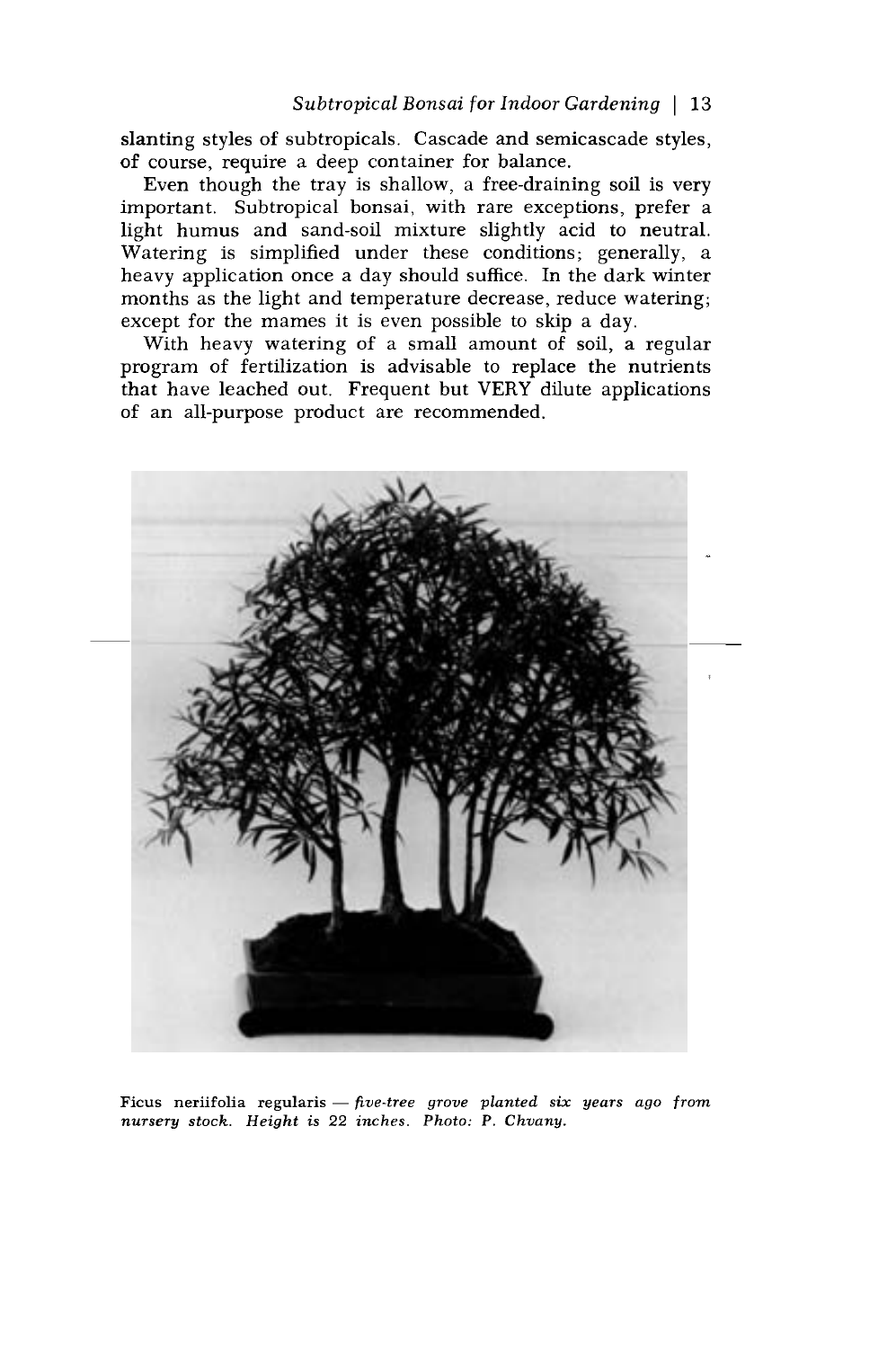

Ficus benjamina — from nursery stock grown as a bonsai fifteen years. Height is 28 inches. Note surface roots. Photo: P. Chvany.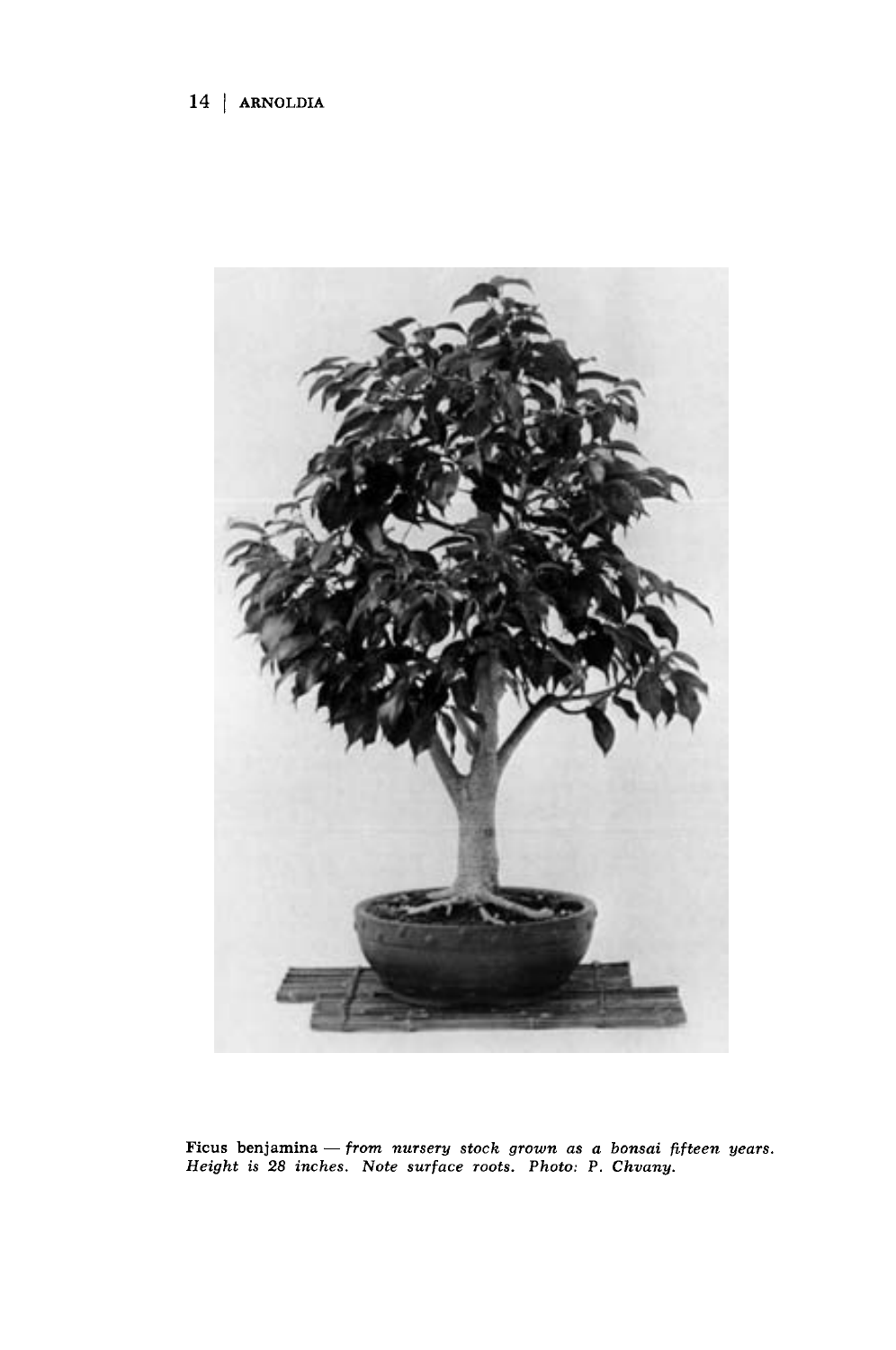

Above: Ficus neriifolia regularis. Cuttings newly planted to make a mame group planting.

Above: Ficus neriifolia regularis. Cuttings newly planted to make a mame<br>group planting.<br>Below: Pinus halepensis. Both plants grown from seed six years-ago;<br>the right one as a bonsai for four years. Photos: P. Chvany.

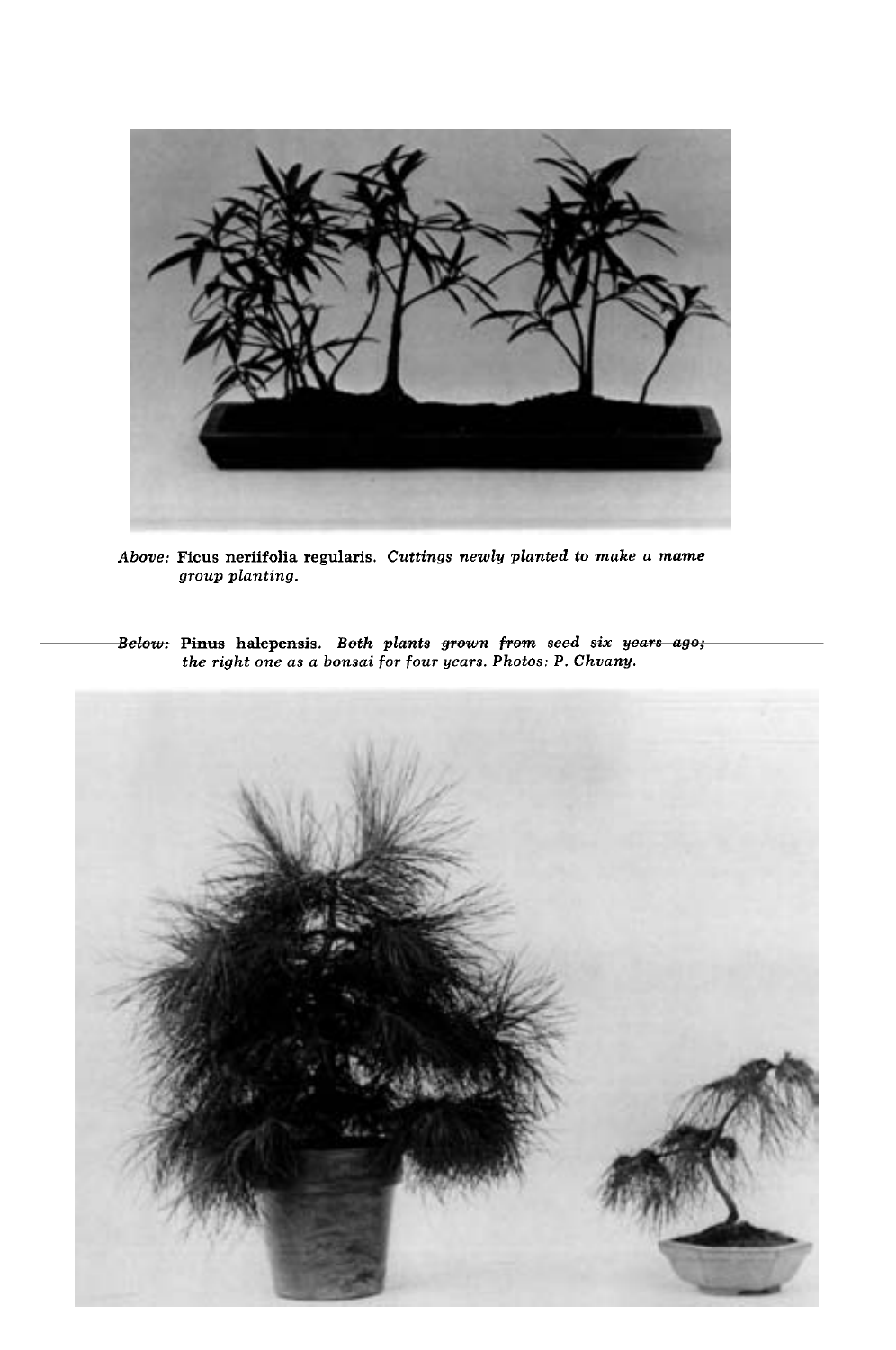The familiar indoor pests - mealy bug, scale, spider mites, etc. -- will attack subtropical bonsai, but unless the air is very still and very hot, it is possible for the plants to go through the winter without trouble. If infestations do occur, they may be dealt with in the usual manner by spraying with insecticides. This is not always practical in a house or small apartment, however. A simple solution is to use a  $\frac{1}{2}$ -inch-wide soft paint brush dipped in alcohol to brush the entire plant trunk, branches and both sides of the leaves; then rinse off under a spray of water. (The surface of the soil should be covered with plastic during this operation.) An alternative is to wash the plant with soapy water. In case of heavy infestation, both treatments can be used consecutively.

It is possible to leave these small gems of horticulture untended for a few days if precautions are taken to prevent desiccation. The easiest procedure is to water and drain each bonsai thoroughly and enclose it in a plastic bag placed out of the sun; that will keep it from three to five days. Or water the bonsai thoroughly and set it in a tray filled with  $\frac{1}{6}$  to 1 inch of water. The plant will be sitting in it for only a day; in three days the water will have evaporated and the bonsai will be drying. Alternatively, if the thermostat is lowered and the shades drawn, the plant will not use much water and can wait fortyeight hours for its next application.

A way to determine if there is sufficient light to grow bon-<br>sai indoors is to photograph the growing area with a simple Instamatic or similar camera, and film normally used for outdoor photography. If there is no image when the film is developed, there is not enough light; conversely, the better the photograph, the better the growing conditions.

Small subtropical bonsai  $-$  those about 14 inches or less  $$ grow well under fluorescent lights. Taller bonsai require more complicated light systems to assure good light on the lower branches. A combination of good natural light, plus artificial light to lengthen the day, has proved to be most productive of good plant health and blossom.

A dear friend and accomplished horticulturist recently said to me, "I've always considered bonsai the chamber music of horticulture and up to now I've not been ready to get into that." When one finds one's self "into that," the return is immeasurable in new interests, pleasurable activity, visual delights, and satisfaction to the soul.

Constance Derderian is Honorary Curator of the Bonsai Collection at the Arnold Arboretum.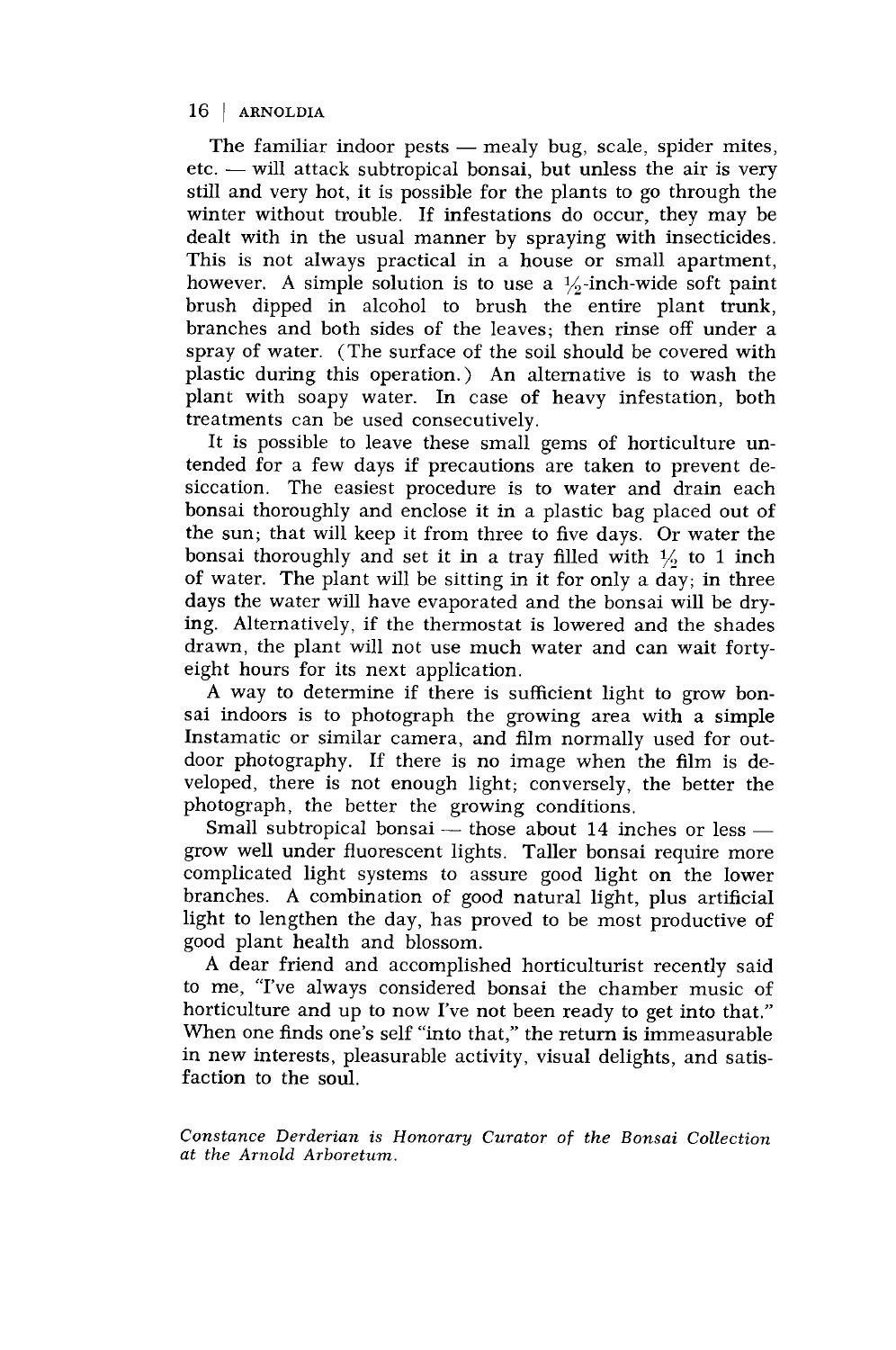

- Top: Jacquinia keyensis - collected in 1972. Has very brittle branches; still breaking with leaves from wood that seemed dead. Below: Ficus aurea  $-3\frac{1}{2}$  inches high planted in the rock two years. Photos: Deborah Thompson

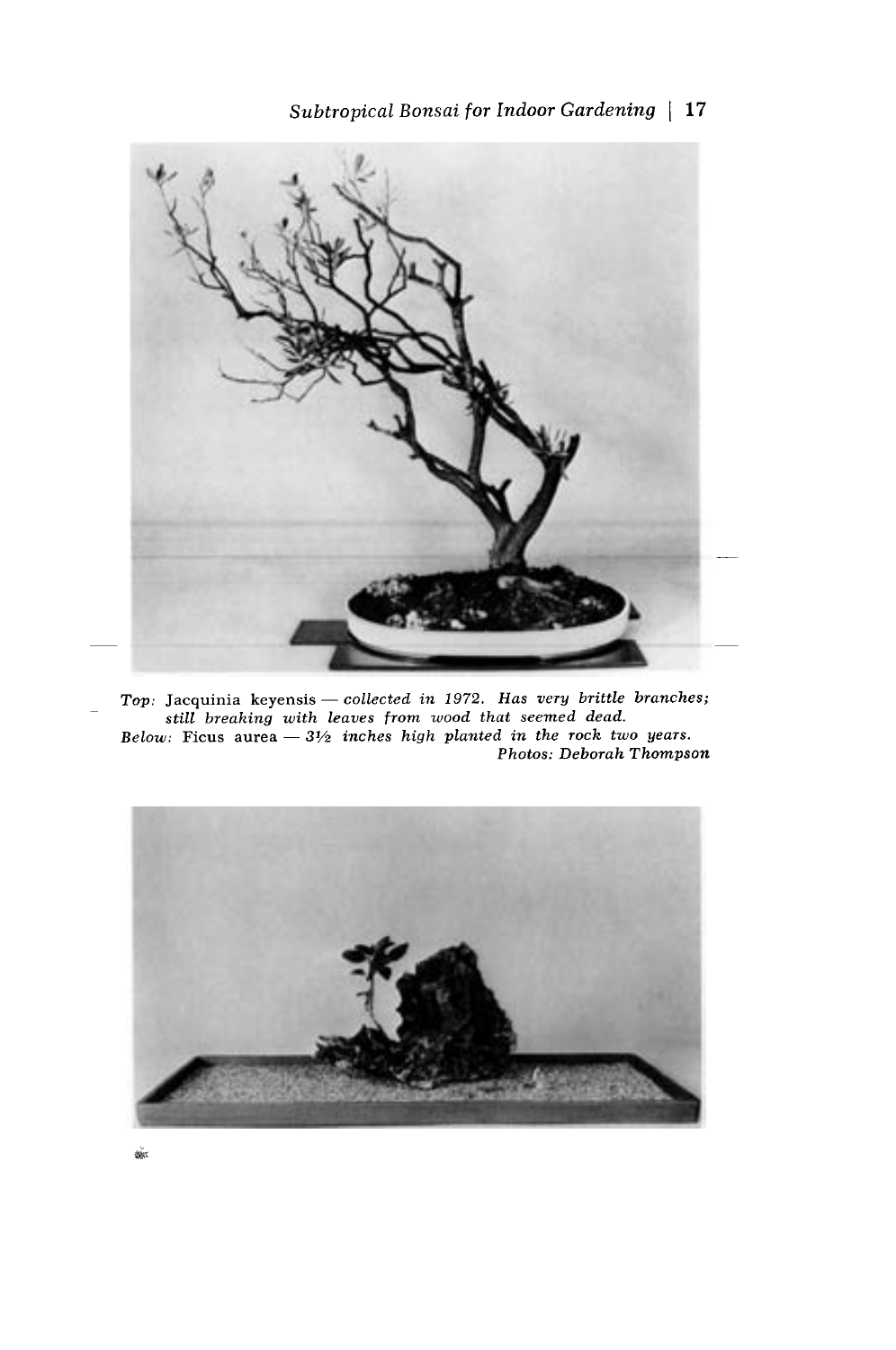#### Subtropical Plants Suitable for Indoor Bonsai

These are plants with which I have had from two to fifteen years of experience. The list of possible subtropical material is almost endless.

- 1 do very well in normal house conditions
- $2 -$  adapt easily
- 3 need careful attention
- $4$  difficult requirements
- 4 Acacia baileyana (golden mimosa) wants cool growing temperatures
- 3 Acacia farnesiana will adapt to warm temperatures<br>3 Bougainvillea spp. will drop leaves if too wet or too
- 3 Bougainvillea spp. will drop leaves if too wet or too cold 2 Breunia disticia var. roseopicta (Jacob's coat) needs sur
- Breynia disticia var. roseopicta (Jacob's coat) needs sun for best leaf coloration
- 2 Bucida spinosa (black olive) water well, root prune quickly and lightly
- 2 Buxus japonica (boxwood) keep in cool spot, root prune light-<br>ly
- 2 Buxus microphylla nana  $-$  do not overwater or overfertilize<br>1 Calliandra haematocephala and C. h. nana (powder puff pla
- $Calliandra$  haematocephala and C. h. nana (powder puff plant) leaves fold at night
- 3 Camellia sasanqua depending on variety blooms Oct. to Feb.<br>in cool temperatures
- 2 Carissa grandiflora (Natal plum) -- resents heavy root pruning<br>3 Citrus spp. (calamondin, marco orange, meyer lemon, grape-
- Citrus spp. (calamondin, marco orange, meyer lemon, grapefruit)
- 
- 1 Clerodendron thomsonae (glorybower) keep well watered<br>1 Coccoloba uvifera (sea grape) do not overwater or overfe  $Coccoloba$  uvifera (sea grape) — do not overwater or overfertilize, likes alkaline soil
- 1 Conocarpus erectus (buttonwood) water well, tend to pinching<br>2 Cuphea hyssopifolia needs sun for bloom<br>1 Eugenia murtifolia (brush cherry) grows quickly, easy to
- 
- $Eugenia$  myrtifolia (brush cherry) grows quickly, easy to shape
- 1 Eugenia uniflora full sun for edible fruit<br>3 Eurua iaponica keep warm and well-drai
- 3 *Eurya japonica* keep warm and well-drained<br>1 *Ficus aurea* (strangler fig) tolerant of heat a
- Ficus aurea (strangler fig) tolerant of heat and dryness, leaf<br>reduces drastically
- 1 Ficus benjamina (weeping fig) will develop aerial roots<br>1 Ficus diversifolia (mistletoe fig)
- 
- 1 Ficus neriifolia regularis responds well to heavy pruning of top
- 1 Ficus pumila minima very slow but worthwhile<br>1 Ficus retusa nitida tolerant of poor light
- 1 Ficus retusa nitida tolerant of poor light<br>3 Galphimia gracilis shape by pruning; brit
- 3 Galphimia gracilis shape by pruning; brittle<br>2 Gardenia jasminoides nana uniform temperat
- 2 Gardenia jasminoides nana uniform temperature and moisture  $2$  Gardenia radicans will grow in window without sun
- 2 Gardenia radicans will grow in window without sun<br>1 Guaiacum officinale (lignum vitae) grow warm an
- Guaiacum officinale (lignum vitae)-grow warm and in full sun for truly blue flowers<br>Hedera helix (English ivy)
- 
- 1 Hedera helix (English ivy)<br>2 Hibiscus rosa-sinensis 'Snow Queen' do not overwater; full sun for best leaf color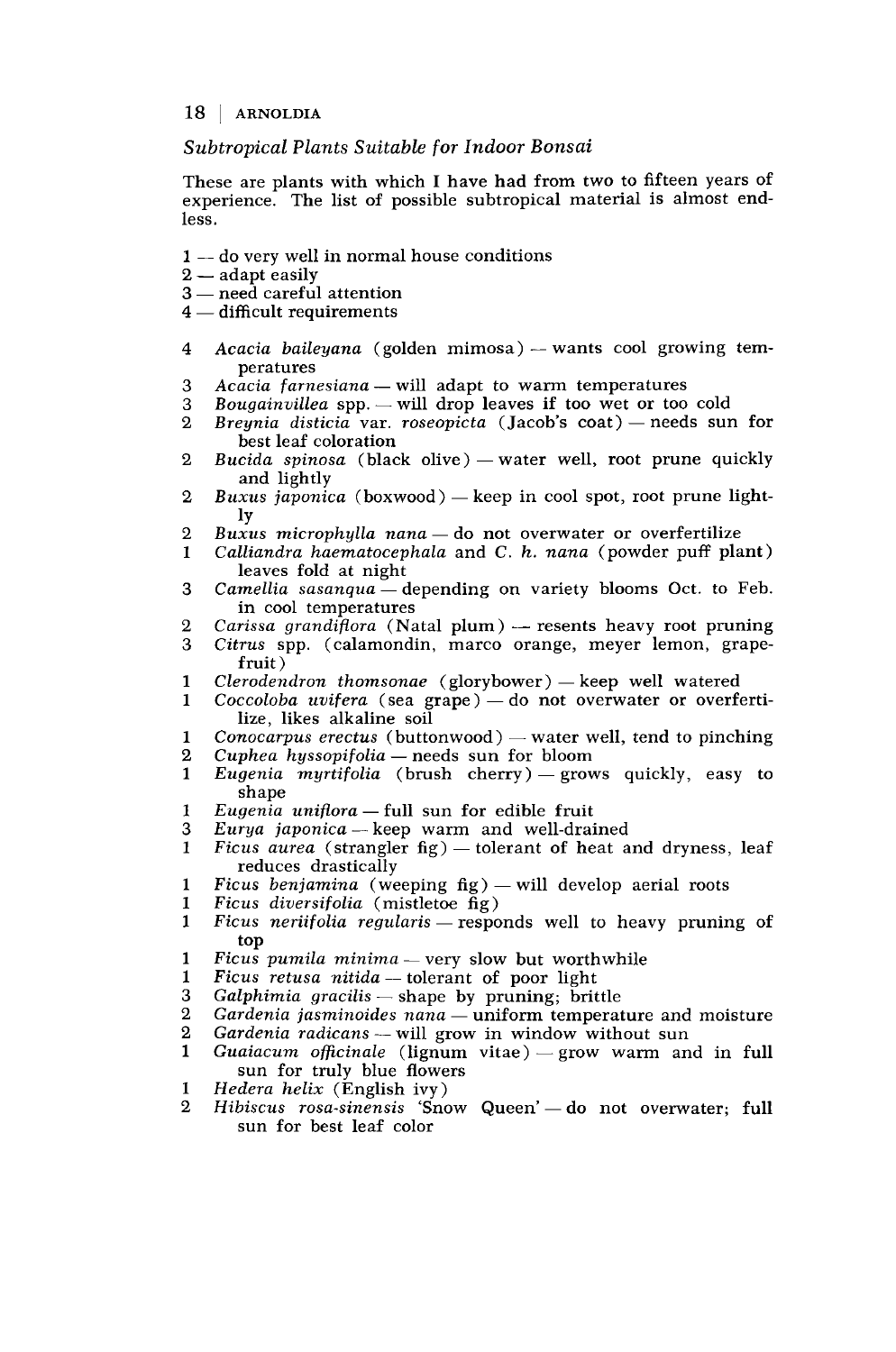- 2 Ilex vomitoria (Yaupon holly) wire carefully; prune roots lightly; pot up quickly
- $2$  Ixora spp. acid soil, tolerant of poor light but needs sun for full bloom
- $3$  Jacaranda spp. difficult to achieve lavender-blue flowers on terminals
- 3 *Jacquinia keyensis* (joewood) -- collected only. Keep roots damp, pot quickly
- 2 Jasminum dichotomum (pinwheel jasmine) stands pruning well
- 2 *Jasminum pubescens* (star jasmine) keep warm, moist, and in good light
- 3 Juniperus chinensis sargentii best in cool temperatures, pinch carefully
- 2 Juniperus procumbens nana stands heavy pruning; keep foliage thinned out
- 3 Lagerstroemia indica (crapemyrtle) keep moist and in good<br>light for bloom. Adapts to any style.
- 
- 2 Lantana spp. brittle to wire, easy to shape by pinching<br>4 Leptospermum scoparium (tea tree) resents heavy root prun-<br>ing
- 2 Ligustrum japonicum (Japanese privet) wants neutral to al-<br>kaline soil; easy to shape
- 1 Malpighia coccigera (Singapore holly) burns in sun; do not keep wet
- 1 Malpighia punicifolia when a twig breaks it heals and grows if not severed
- 2 Melaleuca quinquenervia (cork tree) stands heavy -top androot pruning
- 2 Myrciaria cauliflora (jaboticaba) fertilize carefully to prevent yellow leaves; needs sun for its edible fruit 2 Olea europaea (olive) tolerant of heat and dryness
- 2 Olea europaea (olive) tolerant of heat and dryness<br>2 Pinus elliottii (slash pine) needles do reduce; start v
- Pinus elliottii (slash pine)  $-$  needles do reduce; start with young plant
- 1 Pinus halepensis (Aleppo pine) tolerant of heat and dryness; do not repot often<br> $Pithecellobium brevifolium (ebony)$  best shaped by pruning
- 1 Pithecellobium brevifolium (ebony) best shaped by pruning 2 Pittosporum tobira best shaped by pruning because of growth
- pattern
- 2 Podocarpus macrophylla 'Maki' (southern yew) root prune carefully; responds well to top pruning
- 1 Punica granatum nana (dwarf pomegranate) tend to pinching
- 1 Pyracantha angustifolia likes alkaline soil; tolerant of dryness<br>4 Ouercus nigra same as Q. virginiana, water well
- 4 Quercus nigra same as Q. virginiana, water well<br>4 Quercus virginiana (live oak) start with young p
- Quercus virginiana (live  $oak$ ) start with young plant; do not repot often, and root prune very lightly
- 2 Raphiolepis indica (Indian hawthorn) slow grower; brittle to wire
- 3 Rhododendron indicum (azalea) 'Coral Bells' (Kurume) an excellent variety
- 2 Serissa foetida (snow rose) tend to pinching, do not overfertilize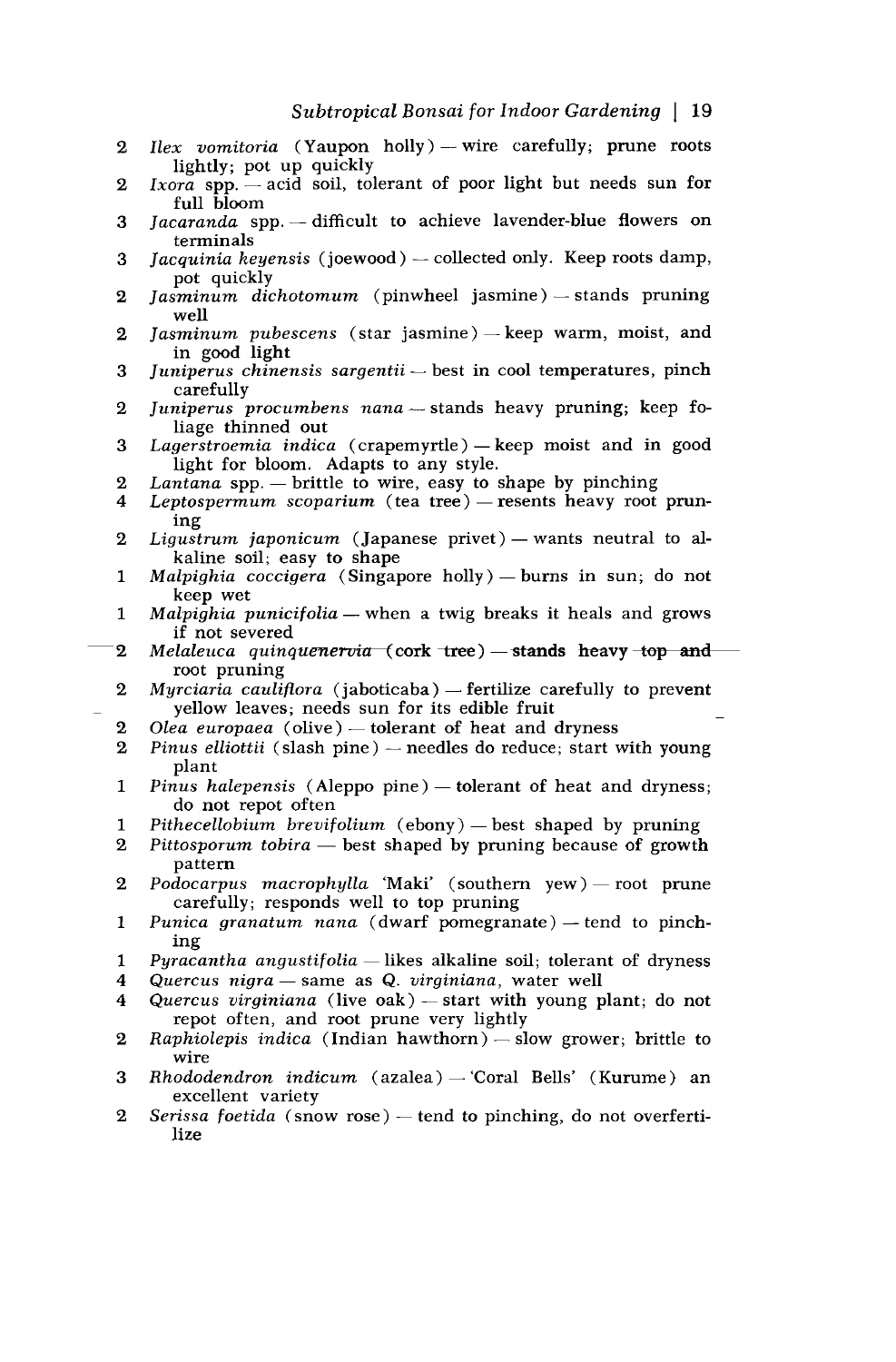- 20 | ARNOLDIA
- 2 Serissa foetida variegata tolerant of poor light but becomes<br>leggy if grown too dark; tend to pinching for shape
- 1 Severinia buxifolia very brittle to wire<br>1 Sparmannia africana (African hemp) -
- Sparmannia africana (African hemp) grows quickly, shapes easily by pinching
- 4 Taxodium distichum (bald cypress) needs a cool and dry period to lose foliage, then plenty of water to grow
- 1 Trachelospermum jasminoides (confederate jasmine) pinch<br>out vining growth<br>1 Triphasia triphylla (limeberry) keep warm, well watered;
- Triphasia triphylla (limeberry) keep warm, well watered; watch for wire cuts
- 2 Ulmus parvifolia sempervirens (evergreen or Chinese elm) -- good shallow root system
- 1 Vitis munsoniana (bird grape) fast grower, tolerant of poor light and heat